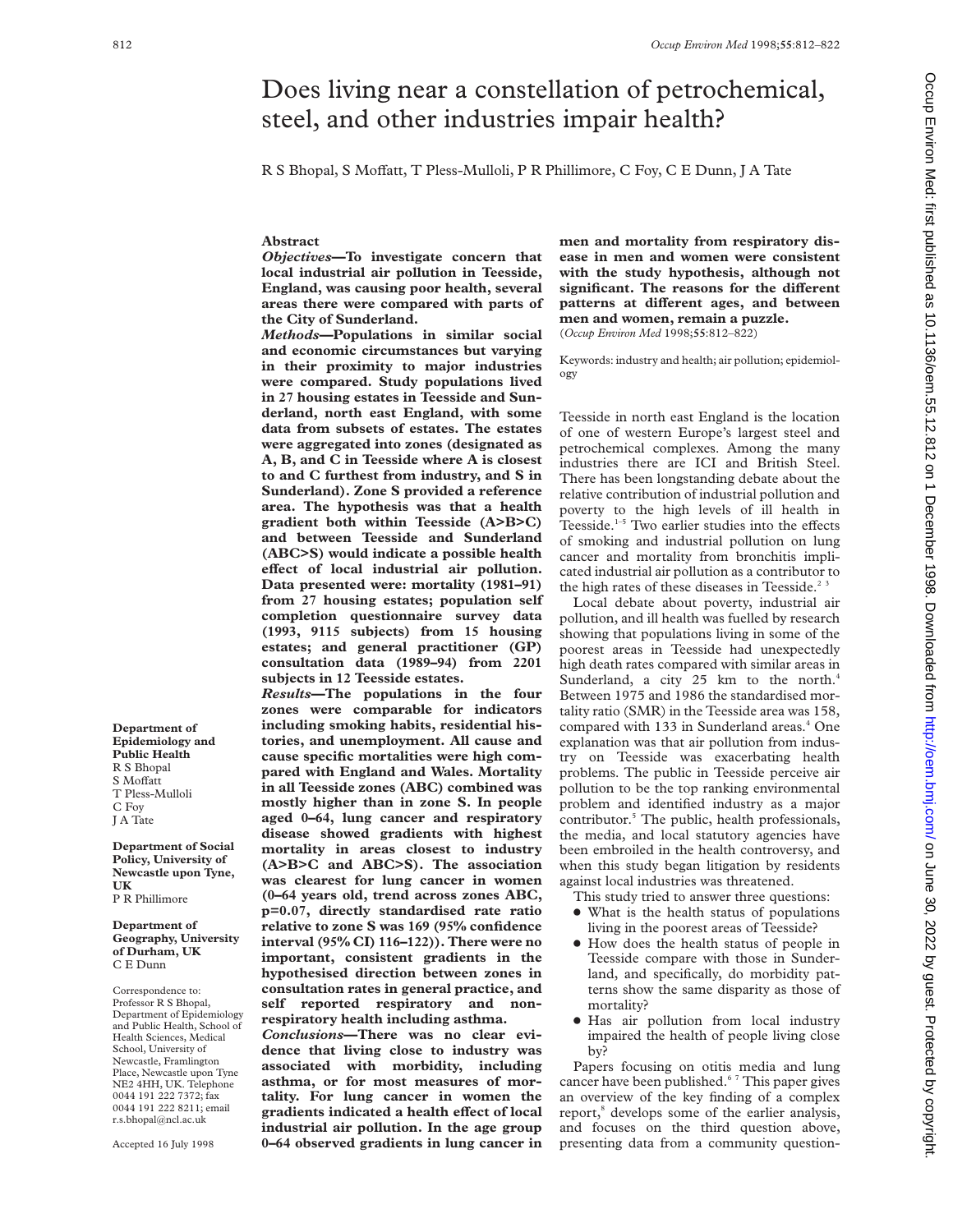

*Housing estates chosen for the health study and location of selected monitoring sites for smoke and SO2 in Teesside*

naire survey, an analysis of general practice records, and mortality statistics. Information on perinatal deaths, stillbirths, birthweights, otitis media based on a screening survey,<sup>6</sup> cancer registration, and a detailed review of environmental information including a land use survey are in our report.<sup>8</sup> Before describing the epidemiological studies we briefly summarise knowledge on air quality in Teesside, and introduce the study design and the terminology used for the areas under investigation.

# STUDY DESIGN, AREAS STUDIED, AND OVERVIEW OF AIR POLLUTION IN THE TEESSIDE

ENVIRONMENT

We used proximity to industry as a surrogate for long term exposure to air pollution from local industries. Twenty seven housing estates in Teesside and Sunderland, north east England, were the focus of the study, with more detailed information from subsets of these estates. The estates were aggregated into zones (designated as A, B, and C in Teesside where A is closest to industry and C the furthest, and S in Sunderland). Areas in zone A have been the centre of concern for many decades about the potential effect of air pollution on health.<sup>148</sup> Our strategy was to study the geographical areas where concern has been greatest and not restrict ourselves to those areas for which environmental data were already available. The areas are shown on the map.

Existing data on monitoring air pollution together with computer dispersion modelling and a historic land use survey helped (*a*) to characterise the spatial and temporal trends in

health related air pollutants, (*b*) to inform us of the likely validity of the selection of study areas based on residential proximity to industry as a proxy for exposure, and (*c*) to examine associations between general practitioner (GP) consultation rates and daily measures of air quality. This section summarises a complex set of data, much of which is discussed in detail elsewhere.<sup>8</sup>

A review of routinely available air quality monitoring data from the mid-1950s to the present showed abundant data for Teesside (reflecting long standing concerns about air pollution there) presented in annual reports of medical officers of health,<sup>9 10</sup> local government reports on air quality,<sup>11-12</sup> specifically commissioned studies, and the national air quality archive. Data on air quality in the 1960s and 1970s in the study zones are either not available, or are incomplete. Information about air quality in zone A areas is, surprisingly, less comprehensive than other areas despite the long standing concerns there. The best continuous data are for smoke and  $SO_2$ , available from the Internet since 1997 (http:// www.aeat.co.uk/netcen/aqarchive/nonauto/

smkjava1.html). When systematic local authority monitoring started in the early 1960s, it concentrated on smoke (as an indicator for fine suspended particles),  $SO_2$ , insoluble deposits, and ferric oxide identified as a marker for industrial activity (especially steel). We identified spatial variations in air quality in Teesside; but this was not feasible in Sunderland, where less monitoring has taken place. We could not follow spatial patterns in air quality over time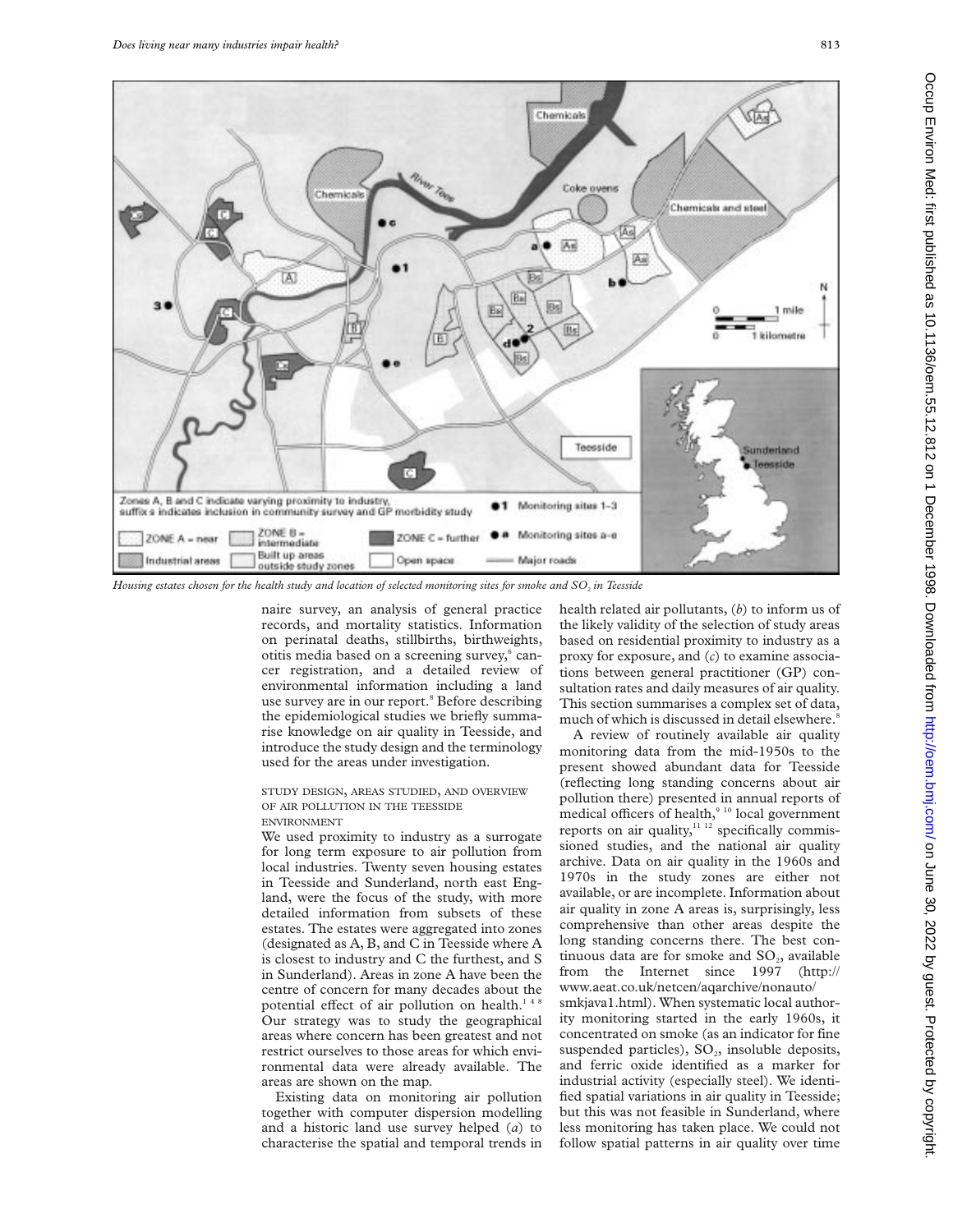*Table 1 Annual mean of smoke\* concentrations in Teesside and Sunderland 1963–75 (µg/m3 ) (data source: internet site given in text)*

|            | Study area | Study zone if      | Year |      |      |      |      |      |      |  |  |  |  |  |
|------------|------------|--------------------|------|------|------|------|------|------|------|--|--|--|--|--|
| Site code† |            | <i>applicable†</i> | 1963 | 1965 | 1967 | 1969 | 1971 | 1973 | 1975 |  |  |  |  |  |
|            | Teesside   |                    | 107  | 60   | 51   | 32   | 25   | 22   | 19   |  |  |  |  |  |
| 2          |            | в                  | 57   | 49   | 51   | 43   | 32   | 23   | 19   |  |  |  |  |  |
|            |            |                    | 95   | 79   | 60   | 53   | 35   | 23   | 18   |  |  |  |  |  |
| S1         | Sunderland |                    | 144  | 126  | 116  |      |      |      | 59   |  |  |  |  |  |

\*Smoke was used as a measurement of fine suspended particulate matter <15 µm by examining blackness of filters. †See map for monitoring positions of sites and study zone B.

because monitoring sites were regularly relocated. Many sites to monitor spatial variations in smoke and SO<sub>2</sub> came into operation in the early 1970s, by which time the levels of these pollutants were greatly reduced.

The overall trend towards falling pollution levels from 1960 onwards is shown in table 1 for four sites (three in Teesside, one in Sunderland) for which continuous smoke monitoring data are available. One site falls within our zone B. No such data are available for our zones A and C or our Sunderland zone. This table shows higher smoke levels in Sunderland, reflecting the later introduction there of domestic smoke control measures.

Local government used insoluble solids and ferric oxide as key indicators of industrial pollution.9–11 Insoluble solids are particulates of all sizes excluding secondary salts. Monitoring in Teesside showed persistently higher pollution in areas close to industry. Indicative data are presented in table 2, which covers 6 years in the 1960s, and shows a sharp gradient between industrial, semi-industrial, and residential areas (based on groupings of monitoring sites made by local government).<sup>9 10</sup> Little decline in pollution over time is evident in these years. Table 3 summarises variations in smoke and  $SO<sub>2</sub>$  at particular monitoring sites for winter and summer in 1968.<sup>11</sup> The site which falls within our zone A (marked a on the map) has the highest levels of smoke and  $SO<sub>2</sub>$ . Two further sites (marked b and c on the map) lie close to industry but outside our study zones; levels are generally higher at these two sites

*Table 2 Mean monthly deposits of insoluble solids (tonnes/square mile) across Teesside (data source,9 10)*

|                                            | Year |         |      |      |      |      |
|--------------------------------------------|------|---------|------|------|------|------|
|                                            | 1962 | 1963    | 1964 | 1965 | 1966 | 1967 |
| Industrial areas                           | 22   | 20      | 18   | 20   | 25   | 21   |
| Semi-industrial areas<br>Residential areas | 11   | 11<br>h | Q    | 12   | 12   | 10   |

*Table 3* Mean concentrations of smoke<sup>\*</sup> and SO<sub>2</sub> in Teesside 1968 in summer and winter  $in$   $\mu$ g/m<sup>3</sup> (data source<sup>11</sup>)

|           |                                | <b>Smoke</b> |        | SO <sub>2</sub> |        |  |  |  |  |
|-----------|--------------------------------|--------------|--------|-----------------|--------|--|--|--|--|
|           |                                | Season       |        | Season          |        |  |  |  |  |
| Site code | Study zone, if<br>applicable f | Winter       | Summer | Winter          | Summer |  |  |  |  |
| a         | А                              | 284          | 84     | 211             | 72     |  |  |  |  |
| b         |                                | 98           | 37     | 151             | 58     |  |  |  |  |
| c         |                                | 140          | 33     | 109             | 49     |  |  |  |  |
| d         | B                              | 56           | 57     | 94              | 57     |  |  |  |  |
| e         |                                | 56           | 32     | 64              | 45     |  |  |  |  |

\*Smoke was used as a measurement of fine suspended particulate matter <15 µm by examining blackness of filters.

†See map for monitoring positions of sites and study zones A and B.

than at the site in zone B (marked d on the map), whereas levels are lowest at site e, which lies outside our study zones and well away from industry.

The high readings recorded for the zone A site, in the area known as South Bank, situated close to steel, coking, and chemical operations, are repeatedly mentioned in local documentation including local government reports from the late 1960s to the early 1980s. Within the first months of this monitoring site being introduced in late 1967, daily winter smoke peaks of over 700 µg/m<sup>3</sup> were reported there.<sup>10</sup> The local government report on pollution between 1964 and 1973 summarised the position thus: "In contrast to the general improvements in all four pollutants there remain particular sites where the pollution is becoming worse or where high levels of pollution are still being registered. South Bank is the area most severely affected".<sup>13</sup> Even in 1981 this site still had the highest levels of SO<sub>2</sub> in Teesside. These findings support our general strategy of basing choice of areas on proximity to industry.

In the 1990s local air quality monitoring has focused on pollutants—such as nitrogen dioxide (NO<sub>2</sub>), ozone (O<sub>3</sub>), small particles (PM<sub>10</sub>), volatile organic compounds (VOCs), and polycyclic aromatic hydrocarbons (PAHs)—few of which were monitored before 1989. The concentrations have mostly been below long term guideline values. Problems with short term and localised peaks were a continuing concern.<sup>8 14</sup> Results of monitoring benzene from Middlesbrough, the largest town within Teesside, showed sporadic peaks of benzene superimposed on a steady baseline not found at other United Kingdom centres with automatic monitoring sites. Such peaks have been associated with industrial sources.<sup>14</sup>

Dispersion modelling of various pollutants in Teesside, which distinguished industrial from other kinds of emissions, suggested that spatial variations remain, although annual mean concentrations were low.<sup>8</sup> Table 4 presents modelled NO<sub>y</sub> and benzene concentrations for 1993 and 1994. The  $NO<sub>x</sub>$  is used in this context to illustrate uneven overall pollution loads coupled with differentials in the relative contribution from industrial sources. Highest predicted concentrations were along busy roads and around housing areas closest to major industries. In some areas closest to industry the industrial contribution to both  $NO<sub>x</sub>$  (59% in 1994) and benzene (78% in 1994) was well above the national average of 38% and 32% respectively, whereas modelled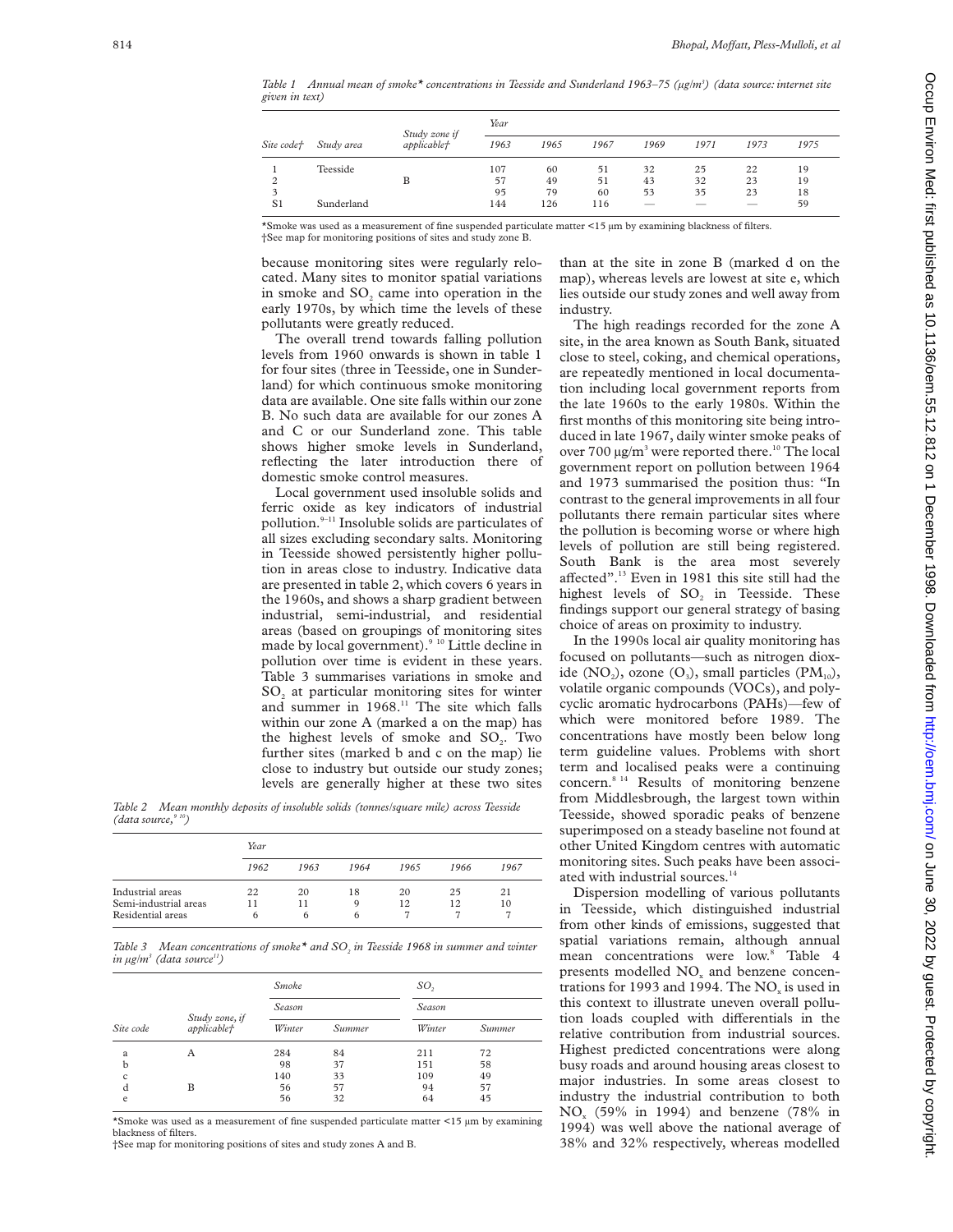*Table 4 Relative modelled contributions from industry to NOx and benzene emissions 1993–4 in selected areas*

| Year | <b>Total</b><br>concentration<br>(ppb) | <i>Industrial</i><br>contribution<br>(%) |
|------|----------------------------------------|------------------------------------------|
|      |                                        |                                          |
| 1993 | 18.6                                   | 53.6                                     |
| 1994 | 15.6                                   | 59.0                                     |
| 1993 | 0.77                                   | 74.7                                     |
| 1994 | 0.59                                   | 78.2                                     |
|      |                                        |                                          |
| 1993 | 20.6                                   | 22.2                                     |
| 1994 | 14.4                                   | 20.8                                     |
| 1993 | 0.41                                   | 7.4                                      |
| 1994 | 0.29                                   | 5.1                                      |
|      |                                        |                                          |
| 1993 | 12.9                                   | 13.5                                     |
| 1994 | 9.4                                    | 14.2                                     |
| 1993 | 0.27                                   | 8.0                                      |
| 1994 | 0.21                                   | 6.6                                      |
|      |                                        |                                          |

means for areas further away were well below these values. $814$ 

A land use survey based on historical maps and archive data confirmed that those housing areas which are currently closest to industry were also close to industry throughout most of this century.8 Specifically, industry has been close to zone A throughout the century.

Overall, these data supported our assumption that residential proximity of a population to industry was a reasonable surrogate for long term exposure to local industrial emissions.

#### **Methods**

#### CHOICE OF AREAS

Areas close to Teesside's major industries are among the poorest neighbourhoods in the United Kingdom. The focus of this study was on the poorest parts of localities close to ICI and British Steel, previously identified as having exceptionally high mortalities, $4$  and socioeconomically comparable areas in Sunderland which served as a reference zone for this analysis. The poorest enumeration districts (EDs) in Teesside were identified with the Townsend deprivation index.<sup>48</sup> Clusters of adjacent EDs with similar characteristics were aggregated and checked by fieldwork and local consultation as socially homogenous and locally recognisable neighbourhoods.

We sought populations at varying distances from industry, yet comparable on factors posing a risk to health such as smoking, occupation, and socioeconomic status. This study started before publication of the 1991 census, so 1981 census data were assembled for enumeration districts (EDs), the smallest unit area for which census data are available, consisting of a mean of about 150 households. When published, 1991 census data were examined to verify that study areas remained similar to one another in social characteristics. Twenty seven areas, 19 in Teesside (1991 population 77 330) and eight in Sunderland (population 43 485) were included.

As shown on the map, estates were grouped by distance from industry into those relatively near to (referred to as zone A), intermediate to (zone B), and further from industry (zone C). Sunderland estates, which are not shown on the map, formed a fourth zone (S). Studies were carried out at various levels of geographical aggregation. Studies of routinely collected data covered all 27 estates; these data were also analysed for the subset of 15 estates (12 in Teesside, as shown on the map, and three in Sunderland) which correspond to the community survey.8 Other studies, requiring original data collection (community survey, GP morbidity study), concentrated on subsets of these 27 estates. In the map the 12 Teesside estates in which the community survey was carried out are identified by the letter "s" of the survey— As, Bs, and Cs.

## TEST OF THE STUDY HYPOTHESIS

This design permitted identification of gradients of ill health across zones. A prerequisite for us to consider data to support the study hypothesis that local industrial air pollution has an effect of on health was both a gradient across Teesside (highest rates in zone A, lowest in zone C), and higher rates in the combined Teesside zones (ABC) than in Sunderland.

#### *Community survey*

A postal questionnaire, based mainly on previously tested questions,<sup>15</sup> was sent to residents in 12 estates in Teesside (as shown on the map as zones As, Bs, and Cs) and the three estates in Sunderland (not shown on map). Questions covered socioeconomic circumstances, personal behaviour, illnesses, symptoms (focusing particularly on respiratory ill health), health status, and factors influencing health. The questionnaire is available from us and is reported in full elsewhere.<sup>8</sup>

Questionnaires were sent to 7524 Teesside adults; 2269 Sunderland adults; 3366 Teesside parents to complete on behalf of their children; and 1687 Sunderland parents. An overall response rate of 59.7% (9097 completed questionnaires) was achieved after two reminders. The response varied little among the Teesside zones, but was slightly lower in Sunderland for example, for adults it was 59.8% compared with 62.3% in Teesside. Odds ratios and their 95% confidence intervals (95% CIs) for self reported illnesses and symptoms were calculated with multiple logistic regression, with zone S as the reference population. Logistic regression was also used to test the hypothesis that a trend in odds ratios would be found (zone A>zone B>zone C).

#### *General practice records*

For pragmatic reasons of time and cost this part of the study was carried out in Teesside only, in nine GPs' practices, three in each of zones A, B, and C. A sub-sample of people from the community survey was selected with a systematic sampling technique. From each practice 240 adults and children were selected giving a sample size of 720 in each of the three zones.

Customised encoding software developed to our specification by the company Computer Aided Medical Systems (Loughborough, UK) was used to extract date of consultation, diagnosis or symptoms, repeat prescriptions, chronic illnesses, and hospital in-patient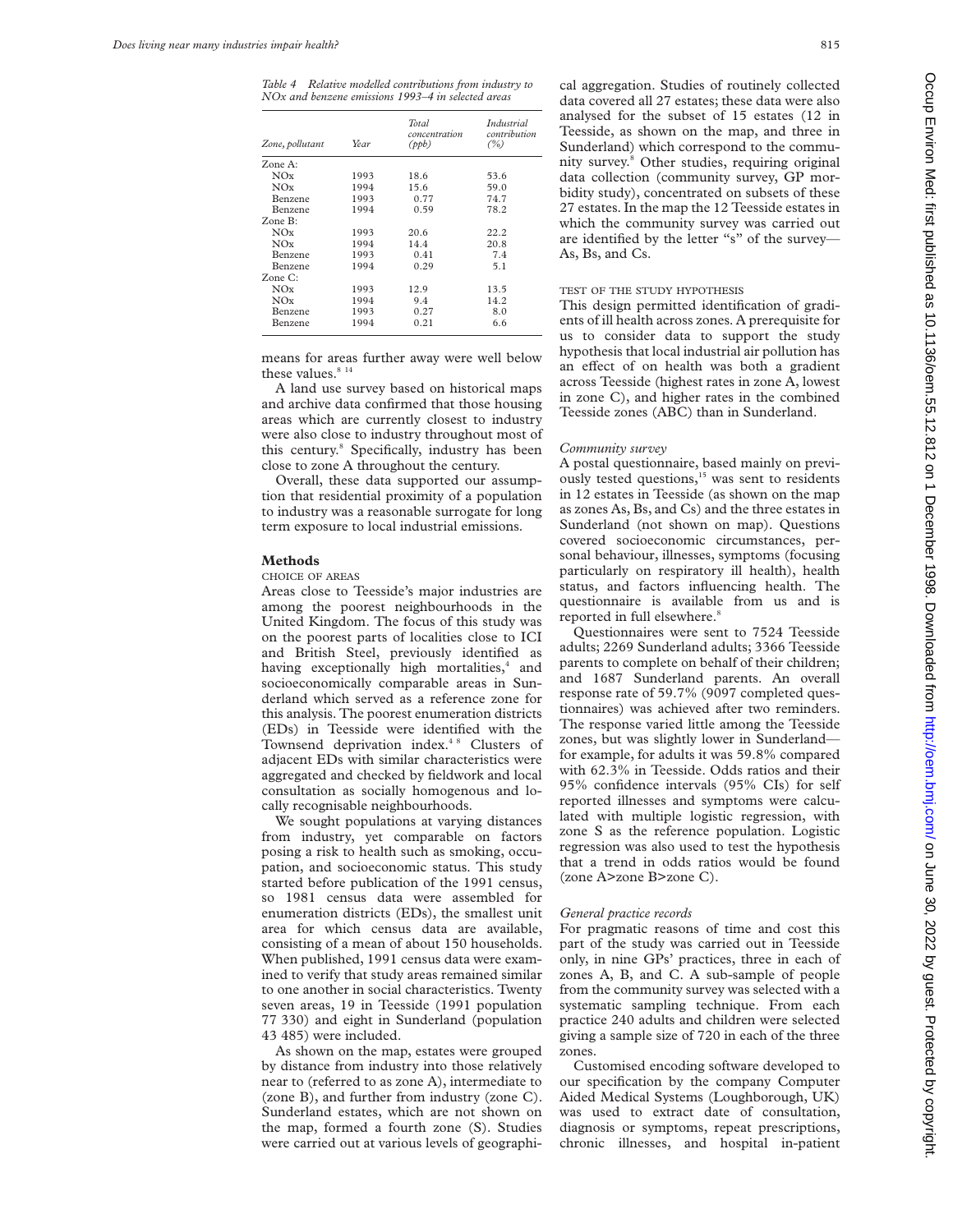*Table 5 Socioeconomic circumstances, housing conditions, smoking, and occupational experience by area*

|                                                       | ZoneA<br>$(n=1539)$ | $Zone$ $B$<br>$(n=1464)$ | $Zone$ $C$<br>$(n=1486)$ | ZoneS<br>$(n=1910)$ |
|-------------------------------------------------------|---------------------|--------------------------|--------------------------|---------------------|
| Adults (16-79 y)                                      | $\frac{0}{6}$       | %                        | $\frac{0}{6}$            | %                   |
| Indicators of socioeconomic circumstances:            |                     |                          |                          |                     |
| No access to car or van                               | 45                  | 53                       | 51                       | 57                  |
| Rented housing                                        | 52                  | 59                       | 63                       | 72                  |
| Male unemployment                                     | 30                  | 32                       | 33                       | 35                  |
| Female unemployment                                   | 12                  | 15                       | 14                       | 16                  |
| Overcrowded households*                               | 6                   | $\overline{5}$           | 5                        | $\overline{4}$      |
| Left school 16 years or under                         | 93                  | 94                       | 94                       | 94                  |
| Residential history:                                  |                     |                          |                          |                     |
| Mean years at current address (n)                     | 14                  | 18                       | 17                       | 17                  |
| Same address for most of life                         | 57                  | 58                       | 59                       | 51                  |
| Housing conditions:                                   |                     |                          |                          |                     |
| Damp in house                                         | 21                  | 17                       | 17                       | 22                  |
| Heating and cooking:                                  |                     |                          |                          |                     |
| Coal fires                                            | 1                   | $\mathbf{1}$             | -1                       | 6                   |
| Gas fires                                             | 41                  | 39                       | 47                       | 50                  |
| Gas cooker                                            | 72                  | 69                       | 74                       | 72                  |
| Smoking habits:                                       |                     |                          |                          |                     |
| Men:                                                  |                     |                          |                          |                     |
| Never smoked                                          | 26                  | 26                       | 27                       | 24                  |
| Ex-smokers                                            | 37                  | 35                       | 39                       | 40                  |
| Current smokers                                       | 37                  | 39                       | 35                       | 36                  |
| Women:                                                |                     |                          |                          |                     |
| Never smoked                                          | 35                  | 33                       | 31                       | 36                  |
| Ex-smokers                                            | 24                  | 24                       | 24                       | 26                  |
| Current smokers                                       | 40                  | 43                       | 45                       | 38                  |
| Number of alcohol units/week                          | 11                  | 12                       | 11                       | 11                  |
| Never or hardly ever take exercise                    | 58                  | 59                       | 63                       | 63                  |
| Occupational history:                                 |                     |                          |                          |                     |
| Worked in one of the industries for $>1$ y: $\dagger$ |                     |                          |                          |                     |
| Men                                                   | 59                  | 48                       | 43                       | 42                  |
| Women                                                 | 10                  | 9                        | 10                       | 10                  |
| Worked in dusty industry for most of working life:    |                     |                          |                          |                     |
| Men                                                   | 31                  | 28                       | 23                       | 33                  |
| Women                                                 | $\overline{7}$      | 8                        | $\overline{7}$           | 9                   |

 $\overline{t}$  >1 Person/room.

†Industries: car industry, chemical industry, coal mining, coke works, gas works, industrial maintenance, iron or steel works, oil or gas drilling, petroleum and oil refining, plastics and lamination factory, shipyard or ship repair, tar distillery.

episodes from patient records for the period December 1989 to September 1994.

Environmental data corresponding with some of the period of GP data were available for two sites. Hourly readings of  $NO<sub>2</sub>$  and  $SO<sub>2</sub>$ were available from a site close to zone A, from January 1992 until September 1994, albeit with some gaps. These were used in conjunction with the general practice data from zone A. Hourly readings of particulates  $(PM_{10})$ , NO<sub>2</sub>,  $SO<sub>2</sub>$ , and  $O<sub>3</sub>$  were available from a site in zone B for June 1993 to September 1994; these were used with the data from general practices in zone B. For analysis we used the mean over each period 0900 to 0800 the next day, and the maximum reading in the period.

To assess whether the consultation rate varied significantly with air quality, a Poisson log linear model of the number of daily consultations was used, taking into account day of the week, daily temperature (average of the minimum and maximum temperatures in the previous 24 hours) and mean and peak daily pollutant values up to 0800 that day. This model was implemented with the statistical package GLIM. Consultations were also analysed for air quality during the 24 hours up to 0800 on the previous day.

|  | Table 6 Adjusted* odds ratios (95% CIs) of self reported illness and symptoms with Sunderland as the reference population |  |  |  |  |  |  |  |  |  |  |  |  |  |  |  |  |  |  |  |
|--|---------------------------------------------------------------------------------------------------------------------------|--|--|--|--|--|--|--|--|--|--|--|--|--|--|--|--|--|--|--|
|--|---------------------------------------------------------------------------------------------------------------------------|--|--|--|--|--|--|--|--|--|--|--|--|--|--|--|--|--|--|--|

| Adults                      | Zone $A(n=1539)$ OR<br>(95% CI) | Zone B $(n=1464)$ OR<br>(95% CI) | <i>Zone C (n=1486) OR</i><br>$(95\% \text{ CI})$ | Zone $A$ to $B$ to $C$<br>trend $\chi^2$ (2df) P value | ABC v S <sub>t</sub> OR<br>$(95\% \text{ CI})$ |
|-----------------------------|---------------------------------|----------------------------------|--------------------------------------------------|--------------------------------------------------------|------------------------------------------------|
| Long term limiting illness  | $0.95(0.80 \text{ to } 1.12)$   | $0.86$ (0.73 to 1.02)            | $0.83$ (0.70 to 0.98)                            | 0.32                                                   | $0.88$ (0.77 to 1.01)                          |
| Illness‡:                   |                                 |                                  |                                                  |                                                        |                                                |
| Chronic bronchitis          | $1.23$ (0.93 to 1.63)           | $1.46$ (1.11 to 1.93)            | $1.19(0.89 \text{ to } 1.59)$                    | 0.18                                                   | $1.29$ (1.03 to 1.63)                          |
| Hay fever                   | $1.12(0.84 \text{ to } 1.49)$   | $1.25(0.94 \text{ to } 1.66)$    | $1.15(0.86 \text{ to } 1.54)$                    | 0.84                                                   | 1.17 (0.93 to 1.48)                            |
| Sinus trouble               | $1.06$ (0.84 to 1.33)           | $1.20(0.96 \text{ to } 1.51)$    | $1.07$ (0.84 to 1.35)                            | 0.46                                                   | $1.10$ (0.92 to 1.33)                          |
| Tuberculosis                | $0.57$ (0.33 to 0.99)           | $0.91$ (0.56 to 1.48)            | $0.72$ (0.43 to 1.21)                            | 0.23                                                   | $0.73$ (0.49 to 1.08)                          |
| Symptoms in previous month: |                                 |                                  |                                                  |                                                        |                                                |
| Colds or flu                | $0.91(0.78 \text{ to } 1.06)$   | $0.86$ (0.74 to 1.00)            | $0.90(0.78 \text{ to } 1.05)$                    | 0.68                                                   | $0.89(0.79 \text{ to } 1.00)$                  |
| Sinus or catarrh            | $0.87$ (0.70 to 1.09)           | $0.97$ (0.78 to 1.21)            | $0.98$ (0.79 to 1.22)                            | 0.60                                                   | $0.95(0.80 \text{ to } 1.12)$                  |
| Skin rash or trouble        | $0.97$ (0.79 to 1.20)           | $0.97$ (0.80 to 1.20)            | 1.04 (0.84 to 1.29)                              | 0.85                                                   | $0.99$ (0.84 to 1.17)                          |
| Ever had asthma             | $0.79$ (0.61 to 1.02)           | $0.98$ (0.77 to 1.26)            | $1.07(0.84 \text{ to } 1.36)$                    | 0.28                                                   | $0.94$ (0.78 to 1.14)                          |
| Those with asthma only (n)  | 203                             | 213                              | 215                                              |                                                        |                                                |
| In previous year:           |                                 |                                  |                                                  |                                                        |                                                |
| 4-12 Asthma attacks         | $0.70$ (0.50 to 0.98)           | $0.86$ (0.62 to 1.19)            | $0.88$ (0.63 to 1.22)                            |                                                        | $0.81\%$ (0.63 to 1.04)                        |
| >12 Asthma attacks          | 1.28 (0.89 to 1.85)             | 1.04 (0.72 to 1.52)              | $0.83$ (0.56 to 1.24)                            | 0.20                                                   | $1.05$ (0.78 to 1.42)                          |

\*Odds ratio adjusted for: age, sex, smoking, alcohol consumption, exercise level, occupation in heavy industry, damp housing, coal fires, and gas appliances. †Zone CS (n=1910).

‡Responses to survey question to "Have you ever had, or been told you have any of the following illnesses". §Zone CS (n=278).

 $\P$ 4 df.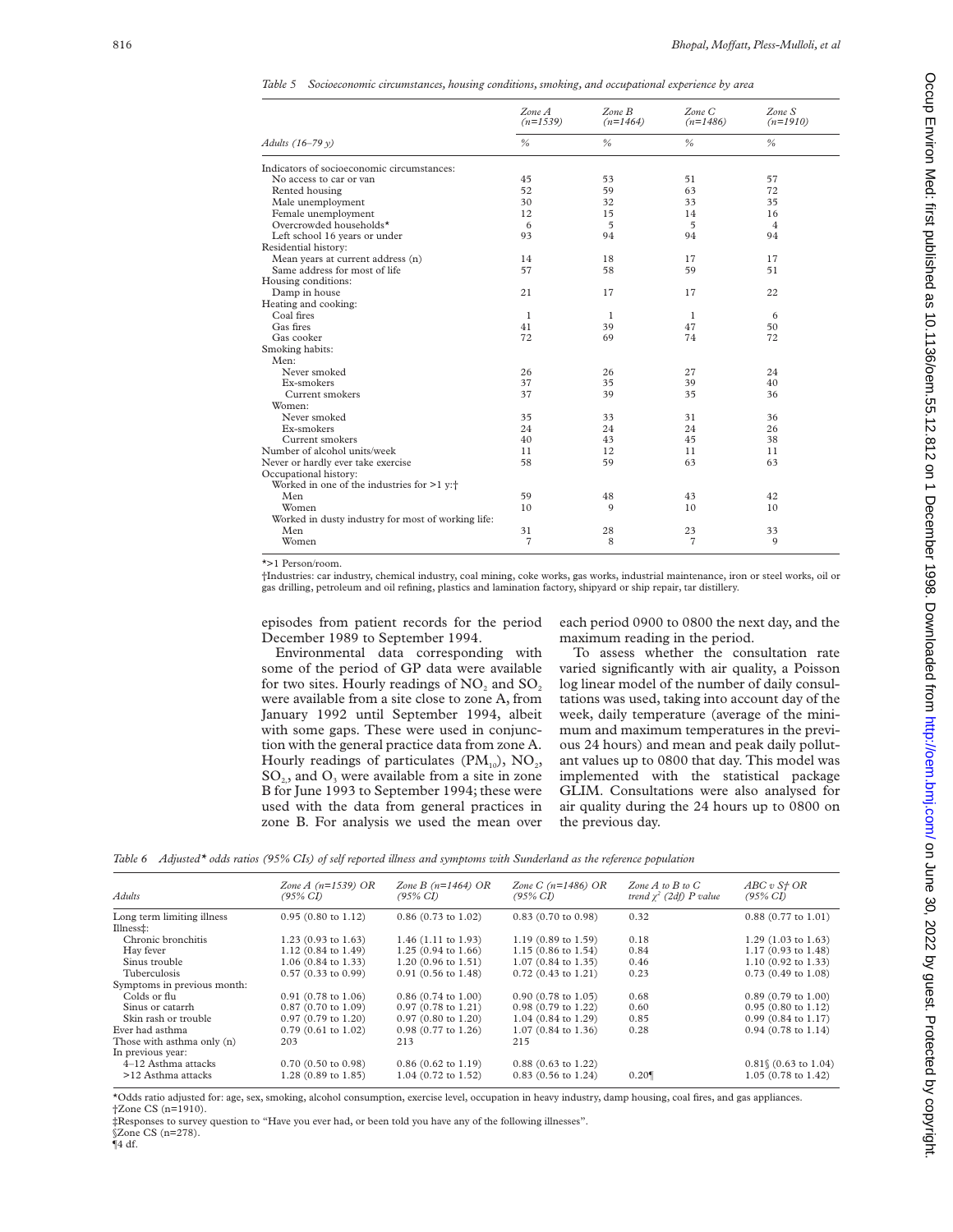*Table 7 Adjusted\* odds ratios of self reported illness and symptoms with Sunderland as the reference population*

| Children                    | Zone $A(n=641)$ OR<br>$(95\% \text{ CI})$ | Zone B $(n=614)$ OR<br>$(95\% \text{ CI})$ | Zone C $(n=633)$ OR<br>(95% CI) | Zone $A, B, C$ trend<br>$x^2n$ (2 df) P value | ABC v S <sub>f</sub> OR<br>$(95\% \text{ CI})$ |
|-----------------------------|-------------------------------------------|--------------------------------------------|---------------------------------|-----------------------------------------------|------------------------------------------------|
| Long term limiting illness  | 1.07 (0.76 to 1.52)                       | $1.03$ (0.73 to 1.46)                      | $1.05(0.74 \text{ to } 1.48)$   | 0.70                                          | $1.05(0.80 \text{ to } 1.39)$                  |
| Illness‡:                   |                                           |                                            |                                 |                                               |                                                |
| <b>Bronchitis</b>           | 1.20 (0.75 to 1.92)                       | $1.92$ (1.26 to 2.95)                      | 1.88 (1.23 to 2.87)             | 0.14                                          | $1.66$ (1.16 to 2.40)                          |
| Glue ear                    | $1.42$ (0.96 to 2.10)                     | 1.41 (0.95 to 2.09)                        | 1.50 (1.02 to 2.20)             | 0.96                                          | 1.44 (1.05 to 1.99)                            |
| Hay fever                   | 1.07 (0.66 to 1.74)                       | $1.21$ (0.76 to 1.95)                      | $0.97(0.59 \text{ to } 1.59)$   | 0.88                                          | 1.08 (0.74 to 1.59)                            |
| Sinus trouble               | 1.31 (0.78 to 2.20)                       | $0.97(0.56 \text{ to } 1.69)$              | $0.83$ (0.47 to 1.47)           | 0.16                                          | $1.03(0.67 \text{ to } 1.39)$                  |
| Itchy rash or eczema        | 1.38 (1.04 to 1.83)                       | $1.12(0.84 \text{ to } 1.49)$              | 1.59 (1.21 to 2.08)             | 0.05                                          | 1.36 (1.08 to 1.70)                            |
| Symptoms in previous month: |                                           |                                            |                                 |                                               |                                                |
| Colds or flu                | $1.22$ (0.97 to 1.55)                     | $0.85(0.68 \text{ to } 1.08)$              | $1.12(0.89 \text{ to } 1.41)$   | 0.02                                          | $1.05(0.88 \text{ to } 1.26)$                  |
| Sinus or catarrh            | $1.23$ (0.78 to 1.95)                     | $1.05(0.65 \text{ to } 1.68)$              | $1.05(0.66 \text{ to } 1.66)$   | 0.59                                          | $1.03$ (0.72 to 1.48)                          |
| Skin rash or trouble        | $1.26(0.90 \text{ to } 1.76)$             | $0.99(0.70 \text{ to } 1.40)$              | $1.40$ (1.02 to 1.93)           | 0.05                                          | 1.21 $(0.93 \text{ to } 1.59)$                 |
| Ever had asthma             | $0.84$ (0.61 to 1.15)                     | $0.76$ (0.55 to 1.04)                      | $1.02$ (0.76 to 1.36)           | 0.13                                          | $0.87(0.69 \text{ to } 1.11)$                  |
| Those with asthma only (n)  | 108                                       | 92                                         | 107                             |                                               |                                                |
| In previous year:           |                                           |                                            |                                 |                                               |                                                |
| 4-12 Asthma attacks         | $0.73$ (0.43 to 1.26)                     | $0.65$ (0.37 to 1.13)                      | $1.15(0.70 \text{ to } 1.89)$   |                                               | $0.85$ (0.56 to 1.28)                          |
| >12 Asthma attacks          | 2.01 (0.90 to 4.50)                       | $1.83(0.80 \text{ to } 4.16)$              | $0.55$ (0.20 to 1.53)           | 0.0                                           | 1.38 (0.68 to 2.78)                            |

\*Odds ratios adjusted for: damp housing to overcrowding to parental smoking to family history of asthma to gas appliances and coal fires †Zone CS to N=828

‡Responses to survey question, "Has your child had to or have you been told they have any of the following illnesses".

§Zone CS (n=189).  $\P$ 4 df.

#### *Mortality data*

Postcoded data on mortality were obtained from the former Northern Regional Health Authority. Individual postcodes were allocated to 1981 Census enumeration district codes with Newcastle University's POSTCODERX programme.8 Comparing some of the Northern Regional Health Authority data with the Office for National Statistics published data showed inconsequential discrepancies.<sup>8</sup>

Deaths of permanent residents of institutions were excluded.<sup>16</sup> A mid-decade denominator was constructed with census data for the populations resident in private households (1981) and resident in households (1991) to match the numerator of non-institutional deaths. Underenumeration of the population in the 1991 census in our 27 areas of study was minimal—for example, zone A 1.4%, zone B 0.7%, zone C 1.4%, and zone S  $0.8\%$ .<sup>1</sup>

Mortality data were analysed at various levels: by the 27 housing estates individually; by the 15 estates selected for the community survey grouped into three Teesside zones and one in Sunderland; and by 27 estates grouped into three Teesside zones and one Sunderland zone. Mortality data were subject to two further levels of analysis. The three Teesside zones were subdivided into five. Differences over time were sought by analysing data from 1981–4, 1985–7, and 1988–91 separately. The full analysis is in our report.8 In this paper the focus is on the 27 estates grouped into four zones.

Age and sex stratified rates were examined for key analyses. Our emphasis on the 0–64 year age group (as well as all ages) was to allow comparability with earlier work by Phillimore and Morris,<sup>4</sup> and to act on the finding that inequalities in health tend to diminish in elderly people and are sharpest in young and middle aged people. Then, both direct and indirect standardised rates were calculated and found to be similar.<sup>8</sup> In this paper (unlike the report) the mortality data are primarily summarised as directly standardised rate ratios (DSRRs) with the mortalities for Sunderland as the reference population. (Analyses based on SMRs with England and Wales as the standard are in our report.<sup>8</sup>)

The DSRRs (95% CIs) were calculated for each of zones A, B, and C separately, and for Teesside as a whole, in each case with Sunderland as the reference population. The hypothesis of a trend in mortality within Teesside (A>B>C) was tested with logistic regression for a trend in the probability of dying from 1981 to 1991 in zones A, B, C, taking into account sex and 5 year age group.

#### **Results**

INDICATORS OF SOCIOECONOMIC AND LIFESTYLE COMPARABILITY OF POPULATIONS

Table 5 contains socioeconomic and lifestyle indicators for adults from the community survey and shows that the populations were broadly comparable. This was not a surprise as census data on socioeconomic factors formed the basis for choosing study areas.<sup>8</sup> Levels of male and female unemployment were similar as were educational levels. Population stability was also similar although fewer Sunderland residents (51%) had stayed at the same address for most of their life than had Teesside residents (58%). Damp housing affected slightly more Sunderland than Teesside residents and within Teesside affected more people in zone A than the other zones. Gas fired heating was slightly more common in zone C than in A and B. More homes in Sunderland were heated by coal fires or gas fires when compared with Teesside. Smoking patterns, alcohol consumption, and exercise showed small differences. The findings for the children's sample were similar<sup>8</sup> (data available on request from authors). These data bolstered the assumption based on 1981 and 1991 census data, that on lifestyle as well as socioeconomic grounds, the respondents from the four zones were comparable populations.<sup>8</sup>

Occupational details are summarised in table 5. Among women, no differences were apparent. For men, sizeable differences did exist, with populations in zone A having the highest prevalence of men working in one of 12 major industries, and within Teesside, in working in a dusty industry.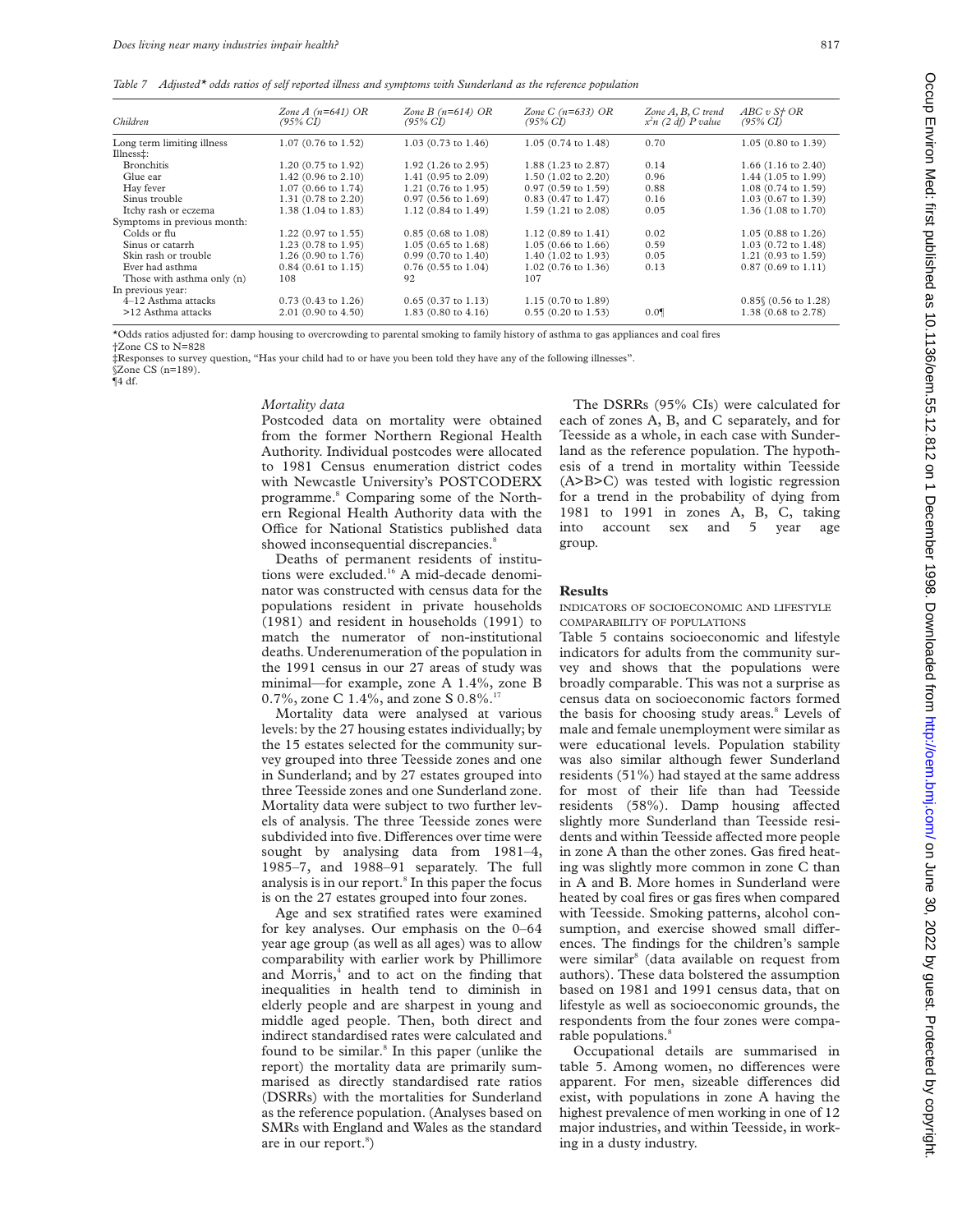*Table 8 Reasons for consultation by area*

| Consultations/patient-year                  | Zone A | $Zone$ $B$ | Zone C | <b>Total</b> |
|---------------------------------------------|--------|------------|--------|--------------|
| Patients (n)                                | 734    | 724        | 743    | 2201         |
| Total consultations                         | 3.97   | 4.45       | 3.86   | 4.09         |
| Respiratory diagnosis                       | 0.71   | 0.68       | 0.68   | 0.69         |
| Coughs reported                             | 0.32   | 0.58       | 0.25   | 0.38         |
| Asthma diagnosis                            | 0.04   | 0.05       | 0.06   | 0.05         |
| Bronchitis diagnosis                        | 0.05   | 0.12       | 0.18   | 0.12         |
| Upper respiratory tract infection diagnosed | 0.58   | 0.51       | 0.48   | 0.53         |

SELF REPORTED HEALTH

Data on a wide range of chronic health problems, illnesses, and symptoms were collected.8 We focus here on respiratory ill health. The main findings for adults and children are presented in tables 6 and 7 respectively. In adults, there were no clear cut gradients in the hypothesised directions in respiratory morbidity within Teesside, although Teesside had a higher prevalence of chronic bronchitis, hay fever, and sinusitis than Sunderland. Among people with asthma in Teesside, a higher proportion of those living in zone A experienced >12 attacks in the year before the survey but this pattern was not mirrored for 4-12 asthma attacks, and differences between Teesside and Sunderland were small. The ill health experience across the four zones was similar for a wider range of non-respiratory problems as reported elsewhere.<sup>8</sup>

Among children (table 7) there were some differences across the Teesside areas but there were no clear gradients in the hypothesised direction. Although sinus trouble showed a gradient (A>B>C) across Teesside the prevalence in Teesside was almost identical to zone S. With the exception of asthma, all illnesses listed were higher within Teesside as a whole than within Sunderland. As with adults, there was evidence suggestive that a higher proportion of those living in zone A had >12 asthma attacks, but no similar pattern occurred for 4–12 attacks.

## GENERAL PRACTICE DATA

Table 8 shows that consultation rates were higher in zone B than in zone A and lowest in zone C. Respiratory diagnoses disaggregated into different categories showed marginal differences and no pattern across the areas. Furthermore, the three zone A practices combined had lower hospital admission rates, chronic conditions, and repeat prescription

| Table 9 Zone A consultation rates by daily peak $NO2$ and $SO2$ concentrations |  |
|--------------------------------------------------------------------------------|--|
|--------------------------------------------------------------------------------|--|

|                                                                 | Days $(n)$ | <b>Total</b><br>consultations /<br>patient-year | Respiratory<br>consultations /<br>patient-year |
|-----------------------------------------------------------------|------------|-------------------------------------------------|------------------------------------------------|
| NO <sub>2</sub> category:                                       |            |                                                 |                                                |
| Up to 23 ppb                                                    | 418        | 4.05                                            | 0.71                                           |
| $24$ to $38$ ppb                                                | 321        | 4.26                                            | 0.82                                           |
| 39 ppb or more                                                  | 75         | 4.27                                            | 0.68                                           |
| Total                                                           | 814        | 4.15                                            | 0.75                                           |
| $\chi^2$ for effect of NO, (to 0800 same day)                   |            | $0.11, p=0.74$                                  | $1.45$ , $p=0.23$                              |
| $\gamma^2$ for effect of NO <sub>2</sub> (to 0800 previous day) |            | $0.04$ , $p=0.84$                               | $0.39, p=0.53$                                 |
| SO <sub>2</sub> category:                                       |            |                                                 |                                                |
| Up to 8 ppb                                                     | 259        | 4.26                                            | 0.84                                           |
| $9$ to $38$ ppb                                                 | 190        | 4.06                                            | 0.77                                           |
| 39 ppb or more                                                  | 48         | 4.58                                            | 0.73                                           |
| Total                                                           | 497        | 4.22                                            | 0.80                                           |
| $\gamma^2$ for effect of SO <sub>2</sub> (to 0800 same day)     |            | $0.37, p=0.54$                                  | $3.09$ , $p=0.08$                              |
| $\gamma^2$ for effect of SO <sub>2</sub> (to 0800 previous day) |            | 5.00, p<0.03                                    | $3.45, p=0.06$                                 |

items dispensed than did practices in the other two areas (data not shown here).<sup>8</sup>

Table 9 shows the association between consultation rates and daily peak NO<sub>2</sub> and SO<sub>2</sub> concentrations in zone A. Slight increases in consultation rates on days when pollutants were higher were found, but the associations were not significant with one exception: overall consultations were raised on days when the SO<sub>2</sub> concentration up to 0800 the previous day was relatively high.

#### MORTALITY

Table 10 shows that at all ages, all cause mortality showed a slight Teesside gradient (A>B>C; NS) among men but not among women. Mortality ratios for all Teesside zones (ABC) combined were marginally higher than zone S (ABC>S) for men but not for women. All cause mortality for the 0–64 age group exhibited a gradient among men (p=0.11) and women (p=0.16) and was higher for all Teesside zones, compared with zone S, in both men and women.

Mortality for all cancers excluding lung cancer, showed no gradients in the hypothesised direction across the Teesside zones but mortality ratios were generally higher for all Teesside zones combined than for zone S.

For some analyses specific to cancer site, the number of cases were too small for meaningful comparisons, and for some others which are presented (digestive system, lymphatic or haematopoietic, bladder, genitourinary, lip or oral cavity) only all age analyses were possible. For most of the analyses specific to cancer site there were no gradients in the hypothesised direction across the Teesside zones. With the exception of breast cancer in women of all ages, however, the three Teesside zones combined had higher (or equal) cancer rates than zone S. Across the Teesside zones a gradient in the hypothesised direction for lung cancer was not present in men of all ages, and unclear for women at all ages (but the gradient is significant, in fact, zone C has a higher ratio than zone B). The hypothesised gradient was present for men and women aged  $0-64$  (p=0.69 for men, 0.07 for women). For women aged 0–64 in zone A, the DSRR was 229, this being standardised to zone S, an area which itself has a high SMR for lung cancer (SMR 170).<sup>78</sup> The SMR for lung cancer in women aged 0–64 in zone A, standardised to England and Wales mortality data, was 387 (95% CIs 277-525).<sup>78</sup> The mortality ratio for lung cancer in the three Teesside zones was substantially higher than zone S in women of all ages, and particularly, 0–64 years. For a fuller analysis based on SMRs see reference 8.8

There was no clear gradient in respiratory mortality in men of all ages across Teesside zones. Such gradients were there for women of all ages  $(p=0.29)$  and for men  $(p=0.33)$  and women aged  $0-64$  (p=0.07). For all the age groups, respiratory mortality ratios were higher for Teesside zones combined than for zone S (95% CIs included 100). For chronic obstructive airways disease there were no gradients in the hypothesised direction across the Teesside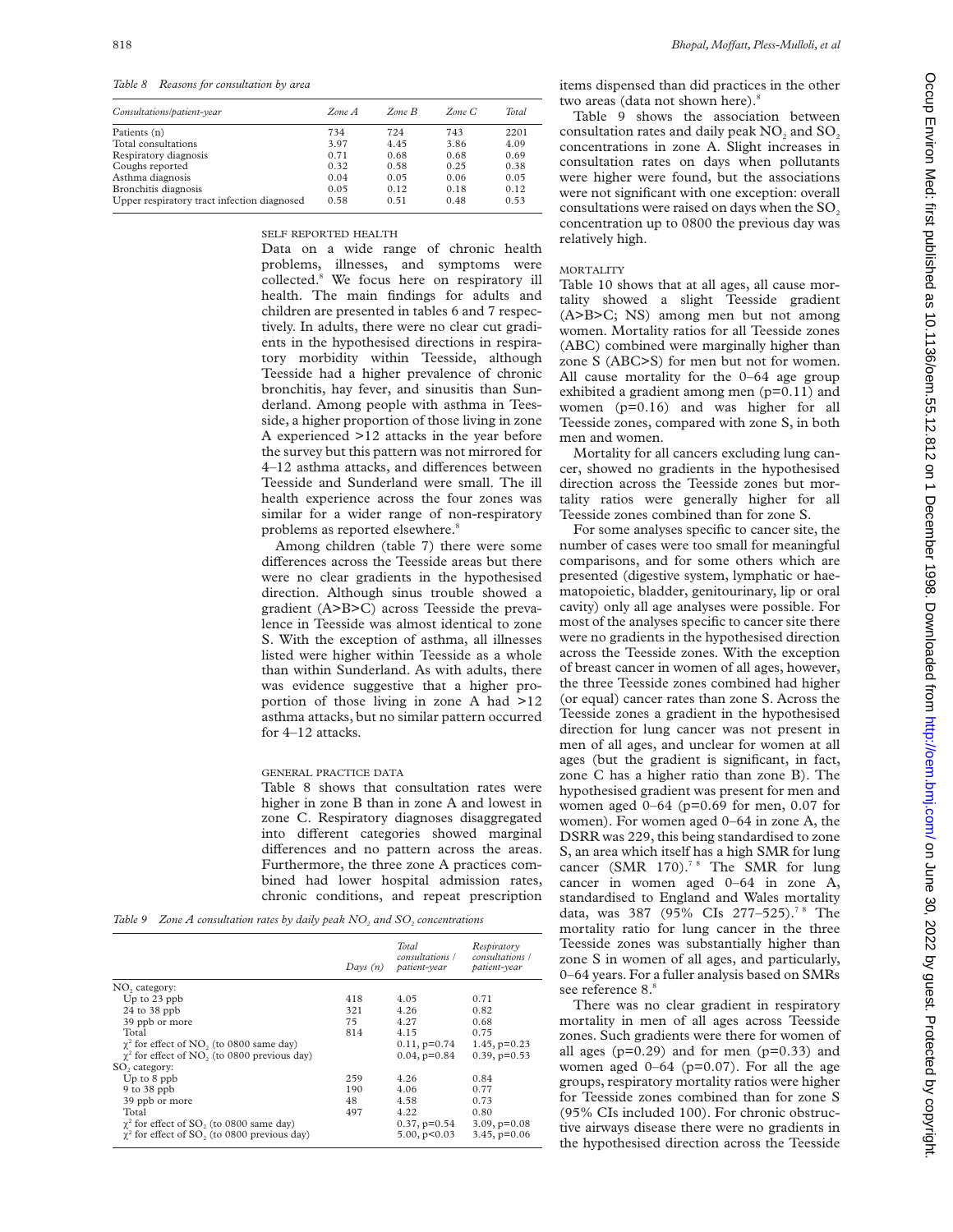*Table 10 Directly standardised rate ratios (DSRRs), 95% CIs, and number of deaths 1981–91, standardised to Sunderland population (DSRR=100)*

|                                      | Zone A |                         |                  | Zone B |                         |                  | Zone C      |                         |                  | Tees trend <sup>*</sup> |         | ABC vs S |                         |
|--------------------------------------|--------|-------------------------|------------------|--------|-------------------------|------------------|-------------|-------------------------|------------------|-------------------------|---------|----------|-------------------------|
|                                      | DSRR   | $(95\% \text{ CI})$     | $\boldsymbol{n}$ | DSRR   | $(95\% \text{ CI})$     | $\boldsymbol{n}$ | <b>DSRR</b> | $(95\% \text{ CI})$     | $\boldsymbol{n}$ | $x^2$                   | p Value |          | DSRR (95% CI)           |
| All cause mortality:                 |        |                         |                  |        |                         |                  |             |                         |                  |                         |         |          |                         |
| Men, all ages                        | 107    | $(100 \text{ to } 114)$ | 1276             | 103    | $(97$ to $108)$         | 2458             | 102         | $(96 \text{ to } 109)$  | 1329             | 1.10                    | 0.29    | 104      | (99 to 108)             |
| Women, all ages                      | 106    | $(98 \text{ to } 114)$  | 1029             | 95     | $(90 \text{ to } 101)$  | 1981             | 97          | $(90 \text{ to } 104)$  | 1111             | 4.07                    | 0.04    | 98       | $(94 \text{ to } 103)$  |
| Men, 0 to 64                         | 115    | $(103 \text{ to } 127)$ | 522              | 109    | $(100 \text{ to } 118)$ | 1049             | 105         | $(95 \text{ to } 116)$  | 530              | 2.45                    | 0.11    | 110      | $(102 \text{ to } 117)$ |
| Women, 0 to 64                       | 130    | $(112 \text{ to } 147)$ | 302              | 123    | $(109 \text{ to } 136)$ | 644              | 115         | $(99 \text{ to } 131)$  | 297              | 1.96                    | 0.16    | 122      | (111 to 134)            |
| All cancers excluding lung:          |        |                         |                  |        |                         |                  |             |                         |                  |                         |         |          |                         |
| Men, all ages                        | 103    | $(86 \text{ to } 120)$  | 196              | 109    | $(95 \text{ to } 123)$  | 418              | 112         | $(95 \text{ to } 130)$  | 227              | 0.58                    | 0.45    | 108      | $(96 \text{ to } 120)$  |
| Women, all ages                      | 98     | $(81 \text{ to } 115)$  | 176              | 112    | $(98 \text{ to } 126)$  | 438              | 106         | (89 to 123)             | 220              | 0.55                    | 0.46    | 108      | $(98 \text{ to } 119)$  |
| Men, 0 to 64                         | 104    | $(77 \text{ to } 131)$  | 80               | 109    | $(88 \text{ to } 131)$  | 181              | 115         | $(87 \text{ to } 143)$  | 96               | 0.32                    | 0.57    | 110      | (91 to 128)             |
| Women, 0 to 64                       | 124    | $(89 \text{ to } 158)$  | 71               | 147    | (117 to 177)            | 194              | 136         | (101 to 172)            | 86               | 0.32                    | 0.57    | 138      | $(113 \text{ to } 164)$ |
| Site specific cancers:               |        |                         |                  |        |                         |                  |             |                         |                  |                         |         |          |                         |
| Digestive system cancers:            |        |                         |                  |        |                         |                  |             |                         |                  |                         |         |          |                         |
| Men, all ages                        | 94     | (71 to 118)             | 86               | 115    | $(94 \text{ to } 136)$  | 213              | 125         | (98 to 153)             | 120              | 3.48                    | 0.06    | 112      | $(94 \text{ to } 130)$  |
| Women, all ages                      | 80     | $(55 \text{ to } 104)$  | 51               | 129    | $(102 \text{ to } 156)$ | 176              | 94          | $(68 \text{ to } 120)$  | 71               | 0.52                    | 0.47    | 109      | (89 to 129)             |
| Lymphatic haematopoietic:            |        |                         |                  |        |                         |                  |             |                         |                  |                         |         |          |                         |
| Men, all ages                        | 96     | $(36 \text{ to } 156)$  | 14               | 116    | $(61 \text{ to } 171)$  | 32               | 114         | (48 to 179)             | 17               | 0.08                    | 0.78    | 110      | $(65 \text{ to } 155)$  |
| Women, all ages                      | 112    | $(42 \text{ to } 182)$  | 14               | 98     | $(48 \text{ to } 148)$  | 26               | 159         | $(73 \text{ to } 244)$  | 22               | 0.98                    | 0.32    | 117      | $(68 \text{ to } 166)$  |
| Bladder cancer:                      |        |                         |                  |        |                         |                  |             |                         |                  |                         |         |          |                         |
| Men, all ages                        | 143    | $(56 \text{ to } 229)$  | 16               | 132    | $(66 \text{ to } 199)$  | 31               | 159         | $(67 \text{ to } 250)$  | 19               | 0.13                    | 0.72    | 141      | $(80 \text{ to } 201)$  |
| Women, all ages                      | 66     | $(-16 \text{ to } 148)$ | 3                | 121    | $(30 \text{ to } 212)$  | 13               | 143         | $(18 \text{ to } 267)$  | 8                | 1.58                    | 0.21    | 115      | $(39 \text{ to } 191)$  |
| Genitourinary cancers:               |        |                         |                  |        |                         |                  |             |                         |                  |                         |         |          |                         |
| Men, all ages                        | 93     | $(54 \text{ to } 132)$  | 30               | 107    | $(73 \text{ to } 140)$  | 69               | 114         | (71 to 157)             | 39               | 0.63                    | 0.43    | 105      | $(76 \text{ to } 133)$  |
| Women, all ages                      | 85     | $(27 \text{ to } 142)$  | 11               | 107    | $(54 \text{ to } 159)$  | 29               | 99          | $(40 \text{ to } 158)$  | 16               | 0.34                    | 0.56    | 100      | $(58 \text{ to } 143)$  |
| Lip/oral cavity cancer:              |        |                         |                  |        |                         |                  |             |                         |                  |                         |         |          |                         |
| Men, all ages                        | 102    | $(13 \text{ to } 190)$  | $\overline{7}$   | 103    | $(33 \text{ to } 174)$  | 15               | 90          | $(12 \text{ to } 169)$  | $\overline{7}$   | 0.03                    | 0.86    | 100      | (42 to 158)             |
| Women, all ages                      | 97     | $(-58 \text{ to } 251)$ | $\overline{c}$   | 192    | $(-7 \text{ to } 390)$  | $\mathbf Q$      | 46          | $(-51 \text{ to } 144)$ | 1                | 0.35                    | 0.56    | 131      | (3 to 260)              |
| Breast cancer:                       |        |                         |                  |        |                         |                  |             |                         |                  |                         |         |          |                         |
| Women, all ages                      | 121    | $(76 \text{ to } 166)$  | 40               | 79     | $(53 \text{ to } 105)$  | 52               | 103         | $(64 \text{ to } 142)$  | 38               | 0.55                    | 0.46    | 95       | (70 to 120)             |
| Women, 0 to 64                       | 131    | $(65 \text{ to } 198)$  | 22               | 104    | $(60 \text{ to } 147)$  | 39               | 112         | $(54 \text{ to } 171)$  | 20               | 0.39                    | 0.53    | 111      | $(72 \text{ to } 151)$  |
| Lung cancer:                         |        |                         |                  |        |                         |                  |             |                         |                  |                         |         |          |                         |
| Men, all ages                        | 104    | $(85 \text{ to } 123)$  | 161              | 97     | $(83 \text{ to } 112)$  | 320              | 103         | $(84 \text{ to } 121)$  | 172              | < 0.01                  | 0.99    | 100      | $(88 \text{ to } 113)$  |
| Women, all ages                      | 173    | (127 to 218)            | 89               | 111    | (85 to 137)             | 131              | 118         | $(84 \text{ to } 151)$  | 68               | 6.10                    | 0.01    | 126      | $(102 \text{ to } 151)$ |
| Men, $0$ to $64$                     | 125    | $(91 \text{ to } 160)$  | 72               | 117    | (91 to 143)             | 152              | 116         | $(84 \text{ to } 148)$  | 73               | 0.15                    | 0.69    | 119      | $(96 \text{ to } 142)$  |
| Women, 0 to 64                       | 229    | $(136 \text{ to } 322)$ | 41               | 153    | (98 to 208)             | 66               | 151         | $(83 \text{ to } 220)$  | 29               | 3.28                    | 0.07    | 169      | $(116 \text{ to } 222)$ |
| Respiratory disease:                 |        |                         |                  |        |                         |                  |             |                         |                  |                         |         |          |                         |
| Men, all ages                        | 112    | $(91 \text{ to } 132)$  | 163              | 113    | $(96 \text{ to } 130)$  | 326              | 101         | $(82 \text{ to } 119)$  | 161              | 0.55                    | 0.46    | 109      | $(95 \text{ to } 123)$  |
| Women, all ages                      | 108    | $(85 \text{ to } 131)$  | 116              | 107    | $(89 \text{ to } 125)$  | 250              | 93          | $(73 \text{ to } 113)$  | 122              | 1.12                    | 0.29    | 103      | $(89 \text{ to } 118)$  |
| Men, 0 to 64                         | 124    | $(81 \text{ to } 168)$  | 46               | 112    | $(81 \text{ to } 144)$  | 93               | 100         | $(64 \text{ to } 137)$  | 41               | 0.93                    | 0.33    | 111      | (84 to 138)             |
| Women, 0 to 64                       | 156    | (89 to 223)             | 32               | 130    | $(84 \text{ to } 175)$  | 63               | 93          | $(46 \text{ to } 140)$  | 21               | 3.21                    | 0.07    | 127      | $(87 \text{ to } 166)$  |
| Chronic obstructive airways disease: |        |                         |                  |        |                         |                  |             |                         |                  |                         |         |          |                         |
| Men, all ages                        | 114    | (75 to 152)             | 48               | 120    | $(88 \text{ to } 153)$  | 104              | 142         | (99 to 185)             | 66               | 1.94                    | 0.16    | 124      | $(95 \text{ to } 152)$  |
| Women, all ages                      | 67     | $(30 \text{ to } 103)$  | 16               | 110    | $(72 \text{ to } 148)$  | 60               | 117         | $(69 \text{ to } 166)$  | 34               | 3.64                    | 0.06    | 103      | $(72 \text{ to } 134)$  |
| Circulatory disease:                 |        |                         |                  |        |                         |                  |             |                         |                  |                         |         |          |                         |
| Men, all ages                        | 100    | $(90 \text{ to } 109)$  | 538              | 97     | $(89 \text{ to } 104)$  | 1055             | 95          | $(86 \text{ to } 105)$  | 562              | 0.26                    | 0.61    | 97       | $(91 \text{ to } 104)$  |
| Women, all ages                      | 102    | $(91 \text{ to } 112)$  | 486              | 85     | $(78 \text{ to } 93)$   | 874              | 91          | $(81 \text{ to } 100)$  | 512              | 3.34                    | 0.07    | 91       | $(84 \text{ to } 97)$   |
| Men, $0$ to $64$                     | 101    | $(84 \text{ to } 118)$  | 183              | 109    | $(95 \text{ to } 123)$  | 428              | 98          | $(82 \text{ to } 115)$  | 197              | 0.06                    | 0.81    | 104      | $(93 \text{ to } 116)$  |
| Women, $0$ to $64$                   | 108    | $(81 \text{ to } 135)$  | 86               | 109    | $(89 \text{ to } 129)$  | 206              | 108         | $(82 \text{ to } 133)$  | 93               | < 0.01                  | 0.96    | 109      | $(91 \text{ to } 126)$  |

\*Logistic regression for a trend in the proportion dying in zones LA, LB, and LC taking into account sex and 5 year age group.

zones, which together had higher rate ratios than zone S (but the 95% CIs included 100).

There were no clear cut patterns for circulatory disease in line with the study hypothesis.

Analysis based on the 15 community survey areas; that based on dividing the 27 Teesside areas into five zones; and analysis for three different periods (1981–4, 1985–7, and 1988–91) partially supported, but did not alter, this picture.

### **Discussion**

Investigation of concern about the health effects of local industrial pollution is one of the more difficult applications of epidemiology to public health. The technical problems are formidable, particularly estimating exposures and reaching judgements on cause and effect,<sup>18 19</sup> but the need to undertake and interpret a study in the public eye poses additional challenges. The study of populations concerned about the health effects of industrial pollution makes interpretation of self reported data difficult, especially when the health effects are subtle.<sup>20-22</sup>

Failure to unearth causal associations may harm the public health and weaken the case for environmental improvement and compensation. Interpreting mere association as causation

may undermine the standing of industry, and damage the economic and health status of the community. In a Canadian city with petrochemical industry a pseudoepidemic of cancer arose from an error in the denominator, and led to a drop in property prices, public anxiety, and a lasting reputation as a cancer city.<sup>23</sup>

The present study was done amidst simmering controversy and adversarial dynamism, common underlying factors in studies of this kind which hinder resolution of conflict.<sup>19</sup> The populations involved were at the extremes of deprivation in the United Kingdom, bringing the additional issues of inequalities of health to the fore. Our data collection was purposely comprehensive in scope, with a strong emphasis on both health data and social and economic information. The analysis of data in several ways was deliberate, to avoid missing any important health effects. This follows our strategy developed in examining the impact of pollution from a coking works<sup>15</sup> and a wallpaper factory.<sup>24</sup> The strategy of analysing data in several ways may be criticised on statistical grounds, but the recent reanalysis and reinterpretation of the data pertaining to the Three Mile Island nuclear reactor accident, which has given new conclusions,<sup>25</sup> and controversy,<sup>26–30</sup> is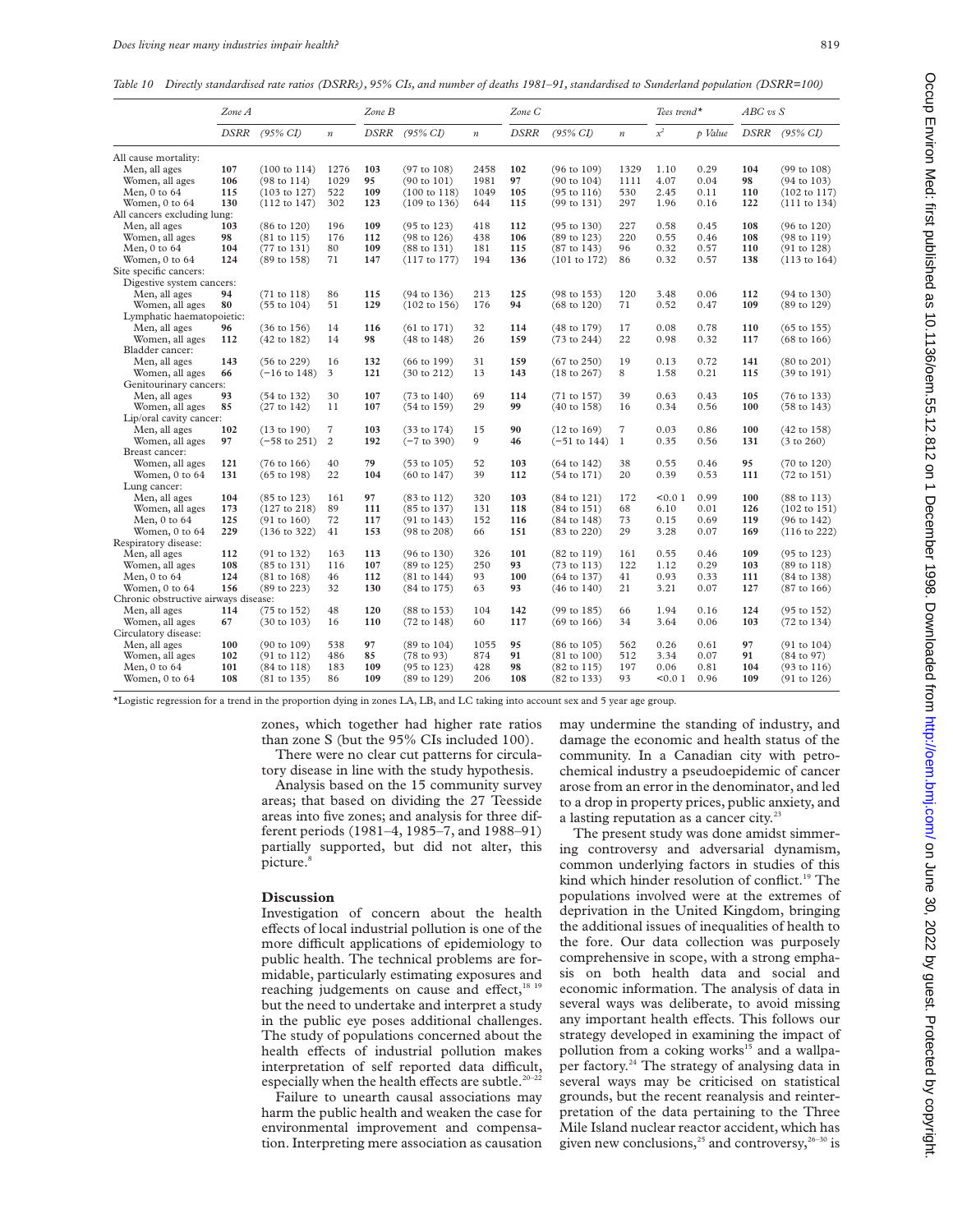a reminder that there is scientific merit in comprehensive analysis, and an open and diverse approach to interpretation, which includes the perception of the affected community.<sup>19</sup> Our statement of initial hypotheses, with a prediction of health gradients across the Teesside zones and between Teesside and Sunderland areas, was our principal guide to interpreting the many associations which are inevitably detected when large data sets are subjected to comprehensive analysis.

Severe air pollution undoubtedly affects health, which may be shown even years after the exposure as in the case of the gas leak in the City of Bhopal,<sup>31</sup> but there is controversy on the health impact of low or variable levels of air pollution.<sup>32-36</sup> Studies on the local health impact of air pollution from industry do not yet provide generalisable principles, possibly because the effects, if any, are dependent on local context. Morbidity has been studied among several communities including those living close to coal fuelled power plants, $37$  gas refineries, $38$  pulp mills, $39$  iron foundries, $40$  petrochemical industries,<sup>41</sup> power stations,<sup>42</sup> a coking works,<sup>15</sup> a wallpaper factory,<sup>24</sup> chemical dumping sites, $43$  and a cement works. $44$  Some studies have shown a health impact, others have not.

Studies of mortality have also been done. For example, a study of communities living close to steel foundries in central Scotland concluded that the high risk of lung cancer was causally linked to industrial air pollution.<sup>45</sup> Fear of a raised incidence of laryngeal cancer in people living near oil and solvent incinerators was not verified.46 Studies of mortality relating to radiation hazards have been a source of controversy and methodological difficulty.<sup>25-30</sup> Relatively few studies have simultaneously studied morbidity and mortality.

Of the methodological questions that determine the value of this study (and others like it) two are outstanding: was the population chosen as the focus of the study (in zone A) the right one, and were the populations in the zones sufficiently alike to sustain comparisons of the kind made?

### CHOICE AND CHARACTERISTICS OF AREAS AND ZONES

Proximity of residence to industry as a proxy for exposure is the basis of many studies of industrial impact on local health. $47$  The populations of zone A were the focus of the study because of their proximity to major industry, their economic hardship, their previously demonstrated high mortality and the hypothesis that at least part of their poor health was attributable to industrial pollution.<sup>1-5</sup>

Teesside and Sunderland have been similar economically for many decades.<sup>4 48</sup> Comparison between the 1981 and 1991 censuses showed social and economic similarity of the areas studied. <sup>8</sup> The 1993 community survey confirmed that the zones were well matched economically and in lifestyle indicators including smoking. Similar proportions of men had at least 1 year's experience of working in heavy industries. Variations in specific male occupational histories, however, reflect the different industries of the two conurbations with steel and chemicals dominant in Teesside and deep coal mining in Sunderland. Differences in the socioeconomic indicators of access to a car or van and living in rented accommodation are a reflection of different historical traditions of public housing and public transport provision between Teesside and Sunderland. Within Teesside the three study zones were highly comparable on social and economic factors, both historically and currently, but were different in their proximity to petrochemical and steel industries.

Modelled data confirmed indications from monitored data that there is spatial variation in exposure to industrial air pollutants across Teesside.8 14 We have no detailed retrospective exposure information but evidence from the historical land use survey <sup>8</sup> shows that our zone A has been close to industry throughout this century, and monitoring data on insoluble solids, ferric oxide, smoke, and  $\mathsf{SO}^{\,9-13}_2$  confirm that pollution in the Teesside areas closest to industry has been higher than in areas further away. Studies by Wicken and Buck <sup>2</sup> and Dean  $et \text{ } a l<sup>3</sup>$  showed relatively high levels of  $SO<sub>2</sub>$  and smoke in the Eston area, which overlaps with our zone A. The evidence supports our assumption that exposure to industrial pollution has varied with proximity to industry.

### WERE THERE DIFFERENCES IN HEALTH BETWEEN THE POPULATIONS STUDIED ?

Patterns of illness or disability, as measured in the community survey and general practice records study showed some differences across the zones. Particularly for children, respiratory symptoms were higher in the Teesside zones combined than in zone S. For no measure of morbidity was there a convincing gradient across the three Teesside zones (A>B>C) and between Teesside and Sunderland (ABC>S) as hypothesised. The view that the high prevalence of asthma in Teesside might be linked to local industrial emissions was not supported. Our data are mainly on the prevalence of diseases with extremely limited detail about the possible exacerbation of diseases by industrial pollution (an area for future research). Holtby *et al* showed that those living within 1 km of the major industries had a higher prevalence of otitis media with effusion but in a logistic regression analysis incorporating distance from industry and an economic disadvantage score, no association was apparent, leading the authors to an equivocal conclusion.<sup>68</sup> The analyses of daily air pollution and general practice consultation rates indicated that local variations in air quality were not sufficient to create clinically important and measurable effects on consultation behaviour.

The above findings seem surprising. On the basis of previous research, and testimony from medical personnel and local residents, $1-5$  the expectation was that living close to industry would augment the health problems of people living in neighbourhoods where material hardship is widespread and longstanding. Some gradients in ill health might have been anticipated on the basis of artefact alone, for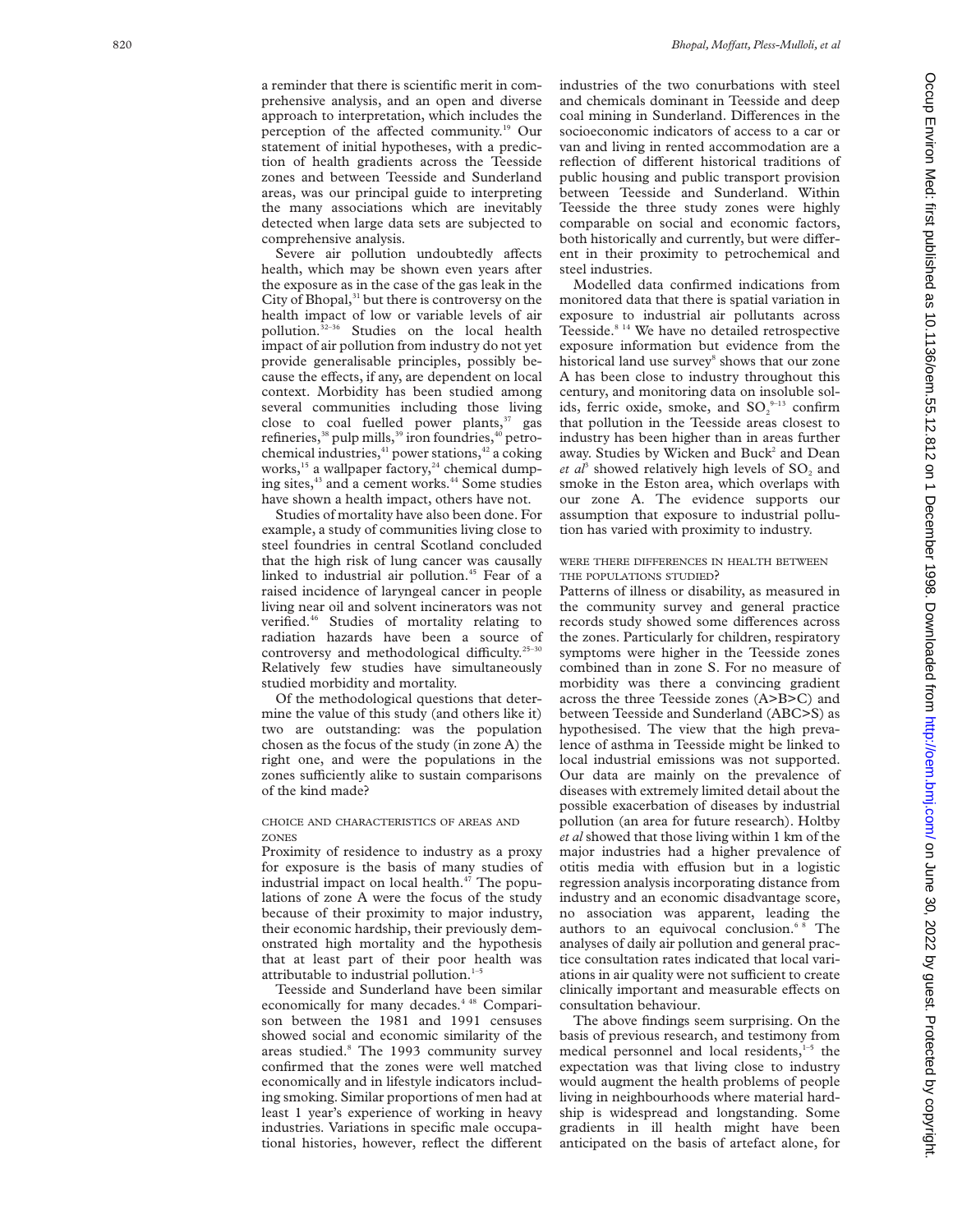example, awareness bias.<sup>20 21</sup> These were not found. Some studies have linked particulate air pollution with respiratory diseases<sup>49</sup> and acute asthma.<sup>50</sup> Others, however, failed to find a relation between increased prevalence of asthma and higher concentrations of pollution as recently summarised by the Committee on the Medical Effects of Air Pollution.<sup>51</sup>

The mortality findings were complex. Some differences between Teesside zones combined and the Sunderland zone were found for all cause mortality (0–64 year age group), all cancers excluding lung, and particularly relative to lung cancer and respiratory mortality in women. Mortality ratios for lung cancer in women were extremely high in the Teesside zones, and highest in the zone closest to industry. In several analyses carried out at various levels of spatial and temporal aggregation,<sup>78</sup> only lung cancer deaths among women were consistently highest in the zone closest to industry and in the combined Teesside zones when compared with Sunderland. The findings for lung cancer in women, and to a lesser extent, respiratory mortality, particularly in women 0–64 years old, agreed with the study hypothesis. There were no important differences between women in the study zones in smoking, occupation, and poverty levels. The questions raised by our findings on the different lung cancer patterns found in women and men and the possibility of subtle differences in smoking patterns not apparent in our and others' cross sectional data, $2^3$  are discussed in detail elsewhere.7 8 We judged that the evidence pointed to a role for industrial air pollution in the higher levels of lung cancer in women living close to industry in Teesside.<sup>7</sup>

In conclusion, living close to the constellation of petrochemical and steel industries does not have clear effects on morbidity or on most causes of death. For lung cancer, and to a lesser extent respiratory mortality, particularly in women, the evidence points to an effect. The reasons for the different patterns in men and women, in those <65 years and at all ages, and the precise causes and future course of lung cancer mortality in women in Teesside, warrant further research.

- 2 Wicken AJ, Buck SF. *Report on a study of environmental factors associated with lung cancer and bronchitis mortality in areas of north east England*. London: Tobacco Research Council Report, 1964.
- 3 Dean G, Lee PN, Todd GF, *et al*. *Report on a second retrospective mortality study in north-east England. Part II: changes in lung cancer and bronchitis mortality and in other relevant factors occurring in areas of north east England 1963–72*. London: Tobacco Research Council Report; 1977.
- 4 Phillimore P, Morris D. Discrepant legacies: premature mor-tality in two industrial towns. *Soc Sci Med* 1991;**33**:139–52.
- 5 Gavin H. A survey investigation of perceptions of environmental issues in Middlesbrough. *Clean Air* 1996;**26**:10–15.
- 6 Holtby I, Elliott K, Kumar U. Is there a relationship between proximity to industry and the occurrence of otitis media with effusion in school entrant children? Public Health in school entrant children? *Public Health* 1997;**111**:89–91.
- 7 Pless-Mulloli T, Phillimore P, Moffatt S, *et al.* Lung cancer, proximity to industry and poverty in north east England. *Environ Health Perspect* 1998;106:189-96.
- 8 TEES (Teesside Environmental Epidemiology Study) Group. *Health, illness and the environment in Teesside and Sunderland*. Newcastle upon Tyne, UK: University of Newcastle; 1995.
- 9 Medical Officer of Health. *Annual report*. Teesside: Borough of Stockton, 1964.
- 10 Medical Officer of Health. Annual report. Teesside: Borough of Stockton, 1967. 11 Teesside County Borough Council Health Department. *The*
- *Health of Teesside During 1968*. Teesside, UK: Teesside County Borough Council Health Department, 1968.
- 12 Cleveland County Borough Council. *Report for the committee for the co-ordination of air pollution and noise. Analysis of air pollution readings for Cleveland 1972–1981*. Cleveland, UK: Cleveland County Borough Council, 1982.
- 13 Cleveland County Borough Council. *Report for the committee for the co-ordination of air pollution and noise. Analysis of air pollution readings for Cleveland 1964–1973.* Cleveland, UK: Cleveland County Borough Council, 1975.
- 14 Department of the Environment. *The United Kingdom national air quality strategy.* London: Department of the Environment, 1996.
- 15 Bhopal RS, Phillimore P, Moffatt S, *et al.* Is living near a coking works harmful to health? *J Epidemiol Community Health* 1994;48:237-47.
- 16 Williams ES, Scott CM, Scott SH. Using mortality data to describe geographical variations in health status at sub-district level. *Public Health* 1995;**109**:67–73.
- 17 Office of Population Censuses and Surveys. How complete was the 1991 Census? *Popul Trends* 1993;71:22–5.
- 18 Lippman M, Lioy PJ. Critical issues in air pollution epidemiology. *Environ Health Perspect* 1985;**62**:243–58. 19 Cole DC, Tarasuk V, Frank JW, *et al*. Research responses to
- outbreaks of concern about local environments. *Arch Envi-ron Health* 1996;**51**:352–8.
- 
- 20 Malmberg P, Coking to death? *Lancet* 1994:**34**4:632.<br>
21 Mayon-White RT, Commentary: assessing the effects of<br>
environmental pollution when people know that they have<br>
been exposed. *BMJ* 1997;**314**:343.
- 22 Moffatt S, Phillimore P, Bhopal R, et al. If this is what it's doing to our washing, what is it doing to our lungs? Industrial pollution and public understanding in north-east Eng-land. *Soc Sci Med* 1995;**41**:883–91.
- 23 Guidotti TL, Abercrombie S. Voices of leadership in a com-<br>munity under stress: personal observations by officials on an epidemiologic mistake. *J Public Health Med* 1994;**16**: 381–8.
- 24 Kingham SP, Aquilla SD, Dunn CE, *et al*. *Health in the vicinity of industry in Bishop Auckland*. Newcastle upon Tyne, UK. University of Newcastle; 1995. 25 Wing S, Richardson D, Armstrong D, *et al*. A re-evaluation
- of cancer incidence near the Three Mile Island nuclear plant: the collision of evidence and assumptions. *Environ Health Perspec* 1997;**105**:52–7.
- 26 Dieter MP, Open scientific debate for conflicts in science. *Environ Health Perspect* 1997;**105**:10.
- 27 Hatch M, Susser M, Beyea J. Comments on a re-evaluation of cancer incidence near the Three Mile Island nuclear plant. *Environ Health Perspect* 1997;**105**:12.
- 28 Wing S, Richardson D, Armstrong D. Reply to comments a re-evaluation of cancer incidence near the Three Mile
- Island nuclear plant. *Environ Health Perspec* 1997;105:266-7.<br>29 Susser S. Consequences of the 1979 Three Mile Island<br>accident continued: further comment. *Environ Health*<br>*Perspect* 1997;105:2-3.
- Wing S, Richardson D, Armstrong D. Response: science, public health and objectivity: research into the accident at Three Mile Island. *Environ Health Perspect* 1997;**105**:3–5.
- 31 Cullinan P, Acquilla S, Ramana Dhara V. Respiratory mor-bidity 10 years after the Union Carbide gas leak at Bhopal: a cross sectional survey. *BMJ* 1997;**314**:338–42.
- 32 Dockery DW, Pope CAI, Xu X, *et al*. An association between air pollution and mortality in six US cities. *N Engl J Med* 1993;**329**:1753–9.
- 33 Schwartz J. Air pollution and daily mortality: a review and meta analysis. *Environ Res* 1994;**64**:36–52.
- 34 Touloumi G, Pocock SJ, Katsouyanni K, *et al.* Short-term effects of air pollution on daily mortality in Athens: a time-
- series analysis. *Int J Epidemiol* 1994;**23**:957–67. 35 Seaton A, MacNee W, Donaldson K, *et al*. Particulate air pollution and acute health effects. *Lancet* 1995;345:176-8.

Grants to enable this research to take place were received from the Middlesbrough Borough Council (City Challenge), South Tees Health Authority and Tees Health, Cleveland Family Health Services Authority, Cleveland County Council, North-ern and Yorkshire Regional Health Authority. For help, support, expertise and advice we thank: Dr H R Gribbin, Dr I Guy, Dr R Harrison, Mr J R Hindmarsh, Mr P Loker, Dr S Ramaiah, Dr I Ruffett, John Mann, David Thompson, Les Milne, Colin Mills,<br>Paul Reynolds, Bill Carruthers, John Stevenson, Jim Waldron, Angus McNay, Marjorie Renwick, Jill Rollings, Philip Baldwin, Colin Waine, Susan Mills, Alastair Beattie, Dick Derwent, Simon Raybould, Martin Charlton, David Newrick, Martin Strange, Hazel Keeble, Jane Halpin, Fred Nimmo, Alison Watson, Drs Joshi and Acquilla, Ann Rooke, Patricia McCluskey, Debbie Nash, Simon Kingham, Alan Bush, Alistair Hay, Raymond Agius, Finton Hurley, members of the Industry/ Researchers Group, AEA Technology (formally Warren Spring Laboratory), Carolyn McGregor, Dawn Winpenny, Louise Walker, Lorna Hutchinson, and Carole Frazer. Finally, we thank an anonymous referee for detailed comments which greatly influenced the presentation of this paper. The following were members of the Teesside Environmental Epidemiology Group Professor Raj Bhopal (chairman), Professor Peter Blain, Ms Jo Denn, Mr Jeff Duffield, Dr Christine Dunn, Dr John Edwards Mr Christopher Foy, Mrs Cathrine Hall, Dr Erasmus Harland, Dr Ian Holtby, Dr Jim LongstaV, Dr Suzanne MoVatt, Dr Peter Phillimore, Dr Tanja Pless-Mulloli, Ms Jacqui Tate, Dr Anthony Luke, Ms Lesley Sharpe, Mr David Sutherland.